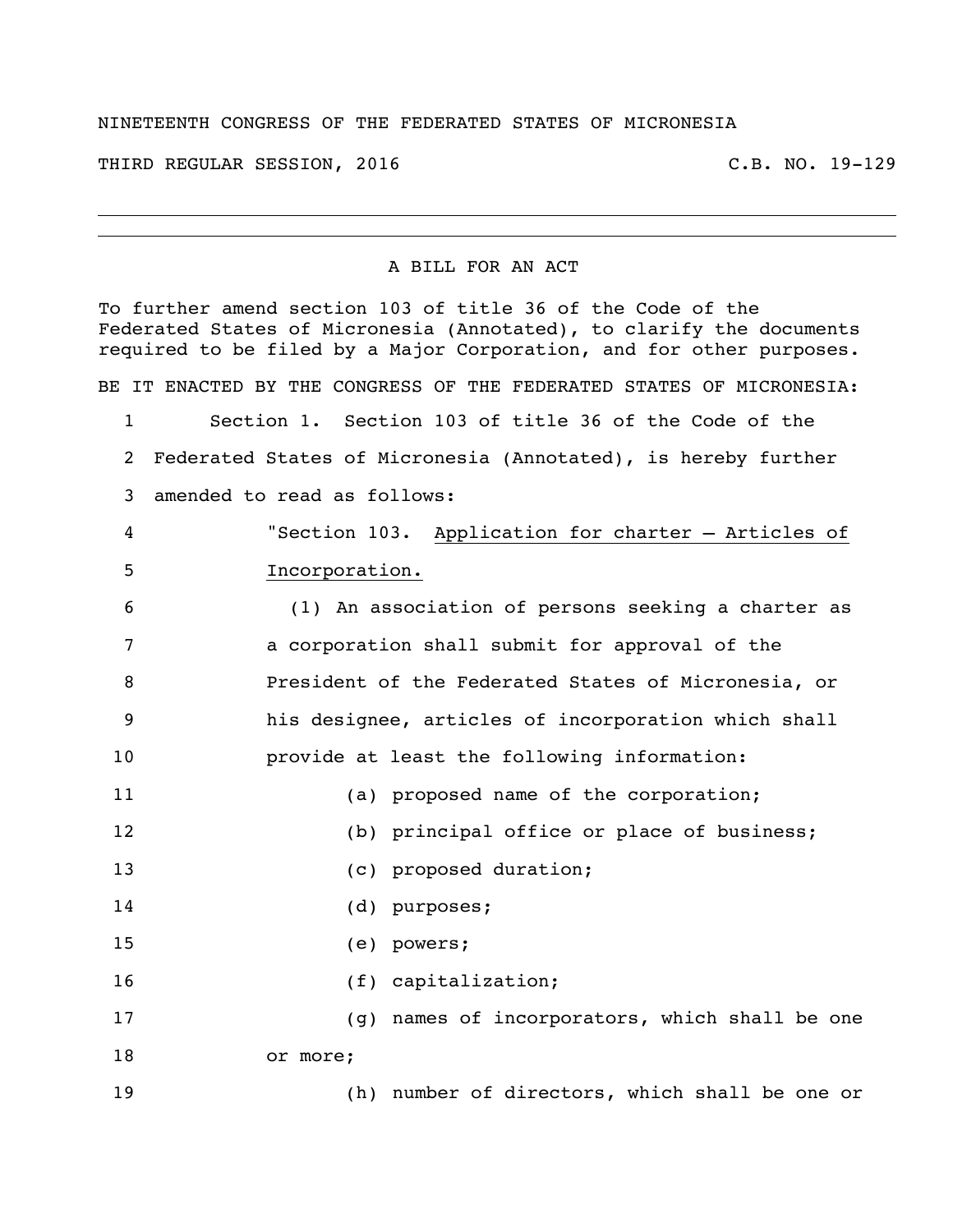1 more, and proposed officers; (i) name(s) of director(s) and officers to serve until first election; (j) provisions of management, if any; (k) provisions for voting by members; (l) provisions for shareholding, if any; (m) disposition of financial surplus; 8 (n) provisions for liquidation; (o) provisions for amendment of articles of incorporation. (2) A major corporation as defined under chapter 3 of title 54 of the Code must submit an affidavit of 13 stock [ $\Theta$  and institutionalized financial report or document to the Office of the Registrar by the President and Secretary of the corporation as named **in the articles of incorporation not later than sixty**  (60) days from the date of receipt of the certificate of incorporation. (3) The affidavit of stock referred to under subsection (2) of this section, articles of incorporation and subsequent amendments, dissolution, liquidation and merger documents shall be notarized by an authorized FSM notary or a notary public accredited by the Registrar of Corporations pursuant to Public Law No. 16-47."

## of 3